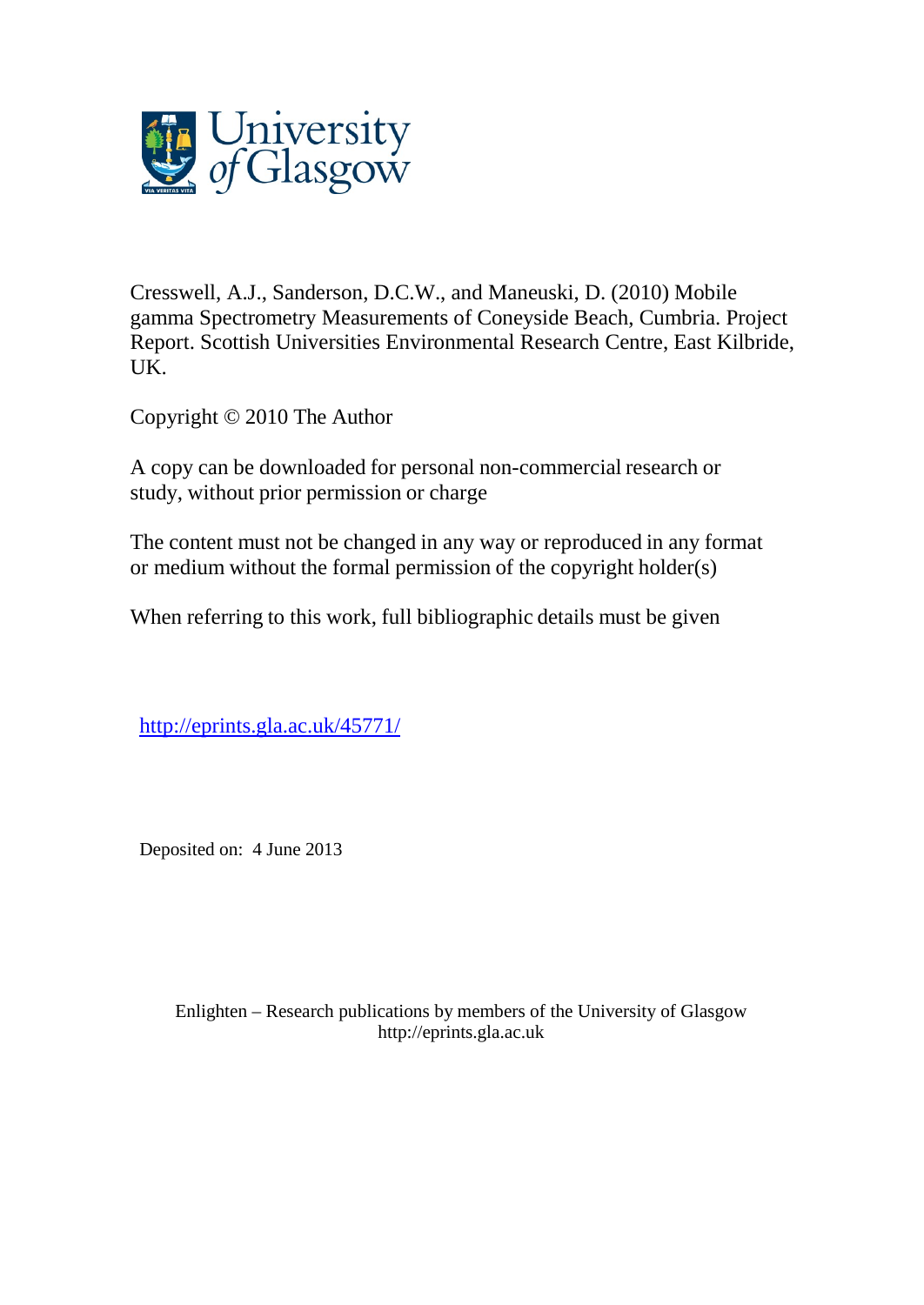

# **Mobile Gamma Spectrometry Measurements of Coneyside Beach, Cumbria**

A.J. Cresswell, D.C.W. Sanderson Scottish Universities Environmental Research Centre

D. Maneuski Dept. Of Physics and Astronomy, University of Glasgow

November 2010

East Kilbride Glasgow G75 OQF Telephone: 01355 223332 Fax: 01355 229898





The University of Edinburgh is a charitable body<br>registered in Scotland, with registration number SC005336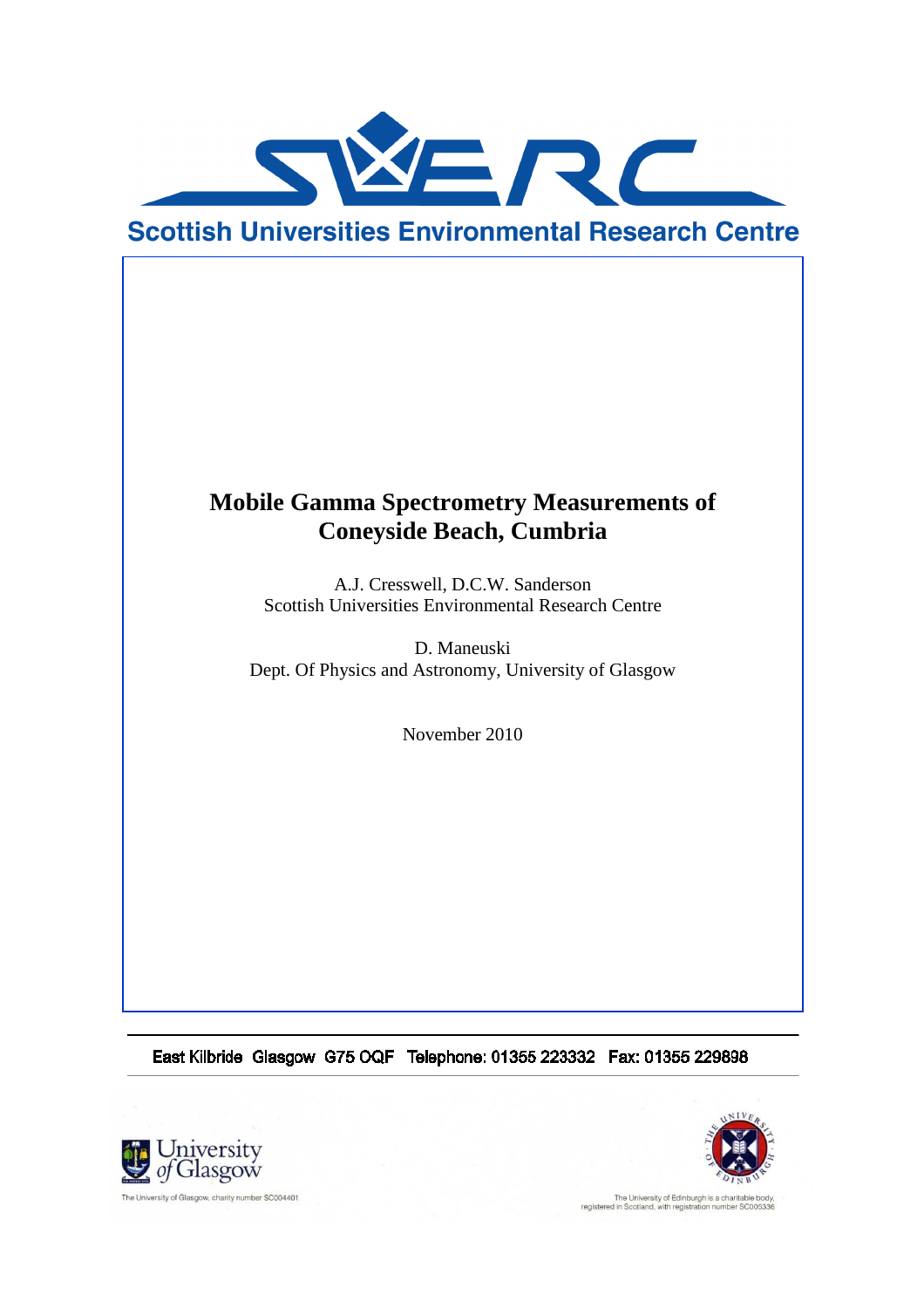#### **Summary**

Environmental radioactivity arises from natural and anthropogenic sources:  $^{238}$ U,  $^{232}$ Th and their decay products, and  $^{40}K$  in differing concentrations in rocks and soils; natural materials transformed by industrial processes to enhance the concentrations of some radioactive isotopes; materials discharged from some nuclear processes; fallout from nuclear accidents and weapons testing; radioactive sources that may have been lost or stolen; and radiation shine from sites using nuclear technology. Mobile gamma spectrometry provides powerful methods of measuring the distribution of radioactivity in the environment; airborne platforms allow the rapid survey of large areas, and ground based platforms more detailed surveys of smaller areas.

Airborne surveys in 1990 (conducted to produce a baseline data set for the Sellafield site) and 2000 (as part of a large study on spatial and temporal aspects of airborne measurements) showed several radiometric features along the coast, including elevated  $137Cs$  activity along a beach in West Cumbria between St Bees and Nethertown, in an environment comprising pebbles and gravel where this was unexpected. An additional short survey of this area was conducted during the 2000 survey, at reduced ground clearance and speed, to verify the existence of these unexpected signals. With increased interest in the search and recovery of particulate activity from the beaches in the vicinity of Sellafield, this data was reviewed in 2008 to illustrate the use of airborne methods in locating potential particulate activity on beaches and to aid in the planning of further ground based investigations. SUERC conducted an exploratory ground based survey in June 2010; to investigate whether the features observed in the airborne surveys were still present, to define the spatial distribution of activity more precisely, and to attempt to assess the form of the activity and whether it had been redistributed since 2000. This report presents the 2000 airborne measurements reviewed in 2008, with the results of the June 2010 survey.

A portable gamma spectrometry system has been developed at SUERC. This consists of a 3x3" NaI(Tl) detector with digital spectrometer, a GPS receiver and netbook computer. The system is lightweight, easy to use and can be carried over terrain that would be inaccessible to vehicular systems. By holding the detector close to the ground the extent of any observed enhanced activity feature can be determined more precisely. Two of these systems have been field tested on the  $22-23$ <sup>rd</sup> June 2010 along this beach.

The exploratory survey has clearly demonstrated the utility of the SUERC backpack system in producing detailed maps of the distribution of radioactive materials in the environment. A survey using two systems successfully mapped an area of approximately 50x200m with very high density measurements in a period of approximately 2h.

It has shown that the enhanced  $137Cs$  activity is still present on the beach, in locations that are consistent with the earlier airborne measurements. The more detailed survey shows a pattern of patches of enhanced <sup>137</sup>Cs activity. Samples collected from some of these had concentrations of 50 Bq  $kg^{-1}$ , which would account for the observed  $137Cs$  count rate. The nature of the material that carries this activity is at present unknown.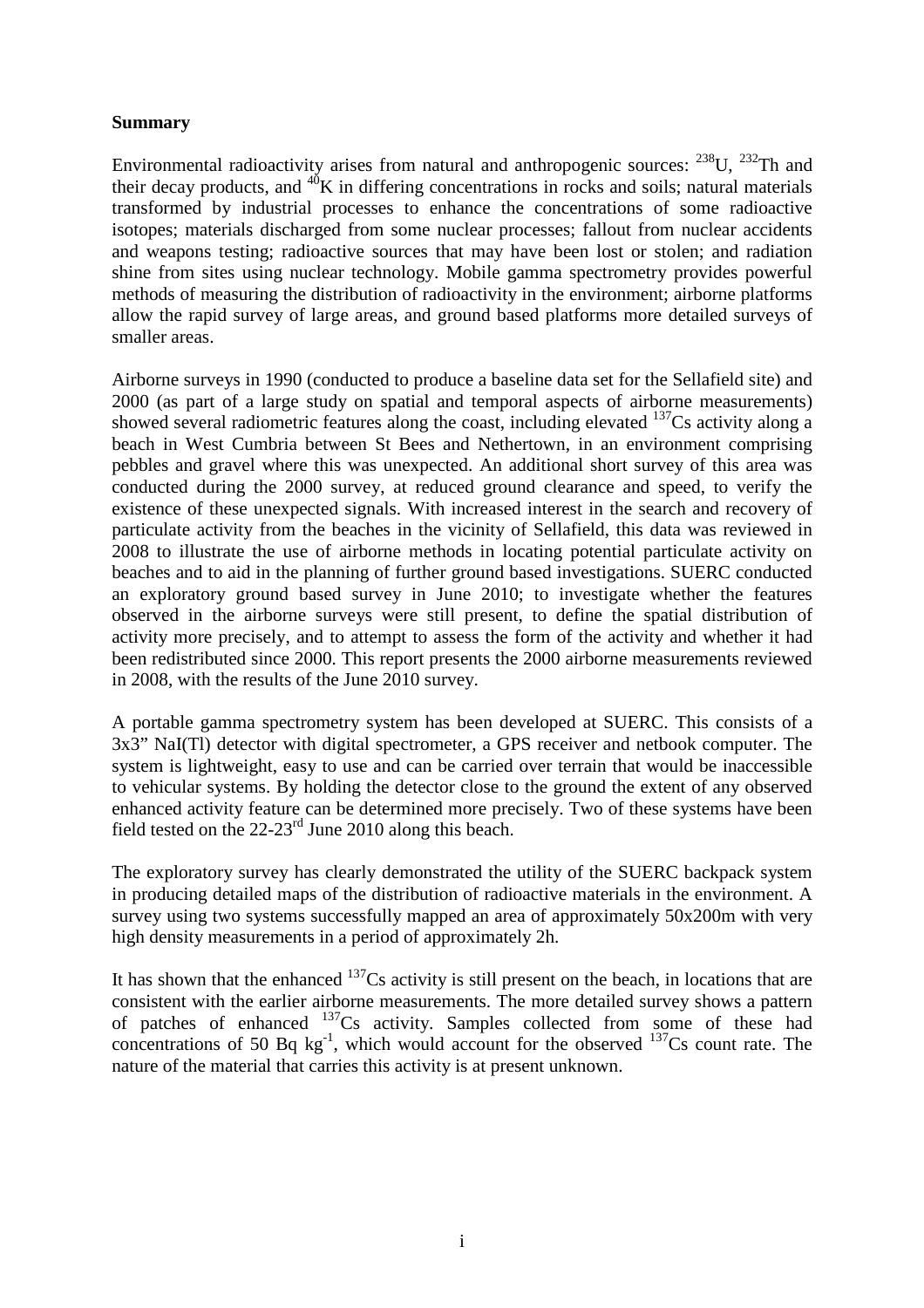### **Contents**

# **List of Figures**

| Figure 2.1: $^{137}$ Cs activity measurements along a 3km section of beach from the initial survey,                 |
|---------------------------------------------------------------------------------------------------------------------|
|                                                                                                                     |
| Figure 2.2: $137$ Cs activity measurements along a 1km section of beach from the follow-up                          |
|                                                                                                                     |
| Figure 2.3: Individual spectra from the NaI(Tl) spectrometer (2s integration time) and HPGe                         |
| spectrometer (4s integration time) from within a cluster of enhanced $137Cs$ signals to the south                   |
|                                                                                                                     |
| Figure 2.4: $^{137}$ Cs activity per unit area determined from the March 2000 airborne survey and                   |
|                                                                                                                     |
| Figure 2.5: $^{137}$ Cs and natural series stripped count rates for the detailed back pack survey, $23^{\text{rd}}$ |
|                                                                                                                     |
| Figure 2.6: Locations where alarms set on $^{137}Cs$ significance (left), $^{137}Cs$ stripped cps (centre)          |
|                                                                                                                     |
| Figure 2.7: Summed measured spectrum from one of the spot measurements, with                                        |
| approximately fitted Monte Carlo natural spectrum. The residual spectrum after subtracting                          |
|                                                                                                                     |
|                                                                                                                     |

## **List of Tables**

| Table 2.2: Activity concentrations for samples analysed by laboratory high resolution gamma |  |
|---------------------------------------------------------------------------------------------|--|
|                                                                                             |  |
|                                                                                             |  |
|                                                                                             |  |
|                                                                                             |  |
|                                                                                             |  |
|                                                                                             |  |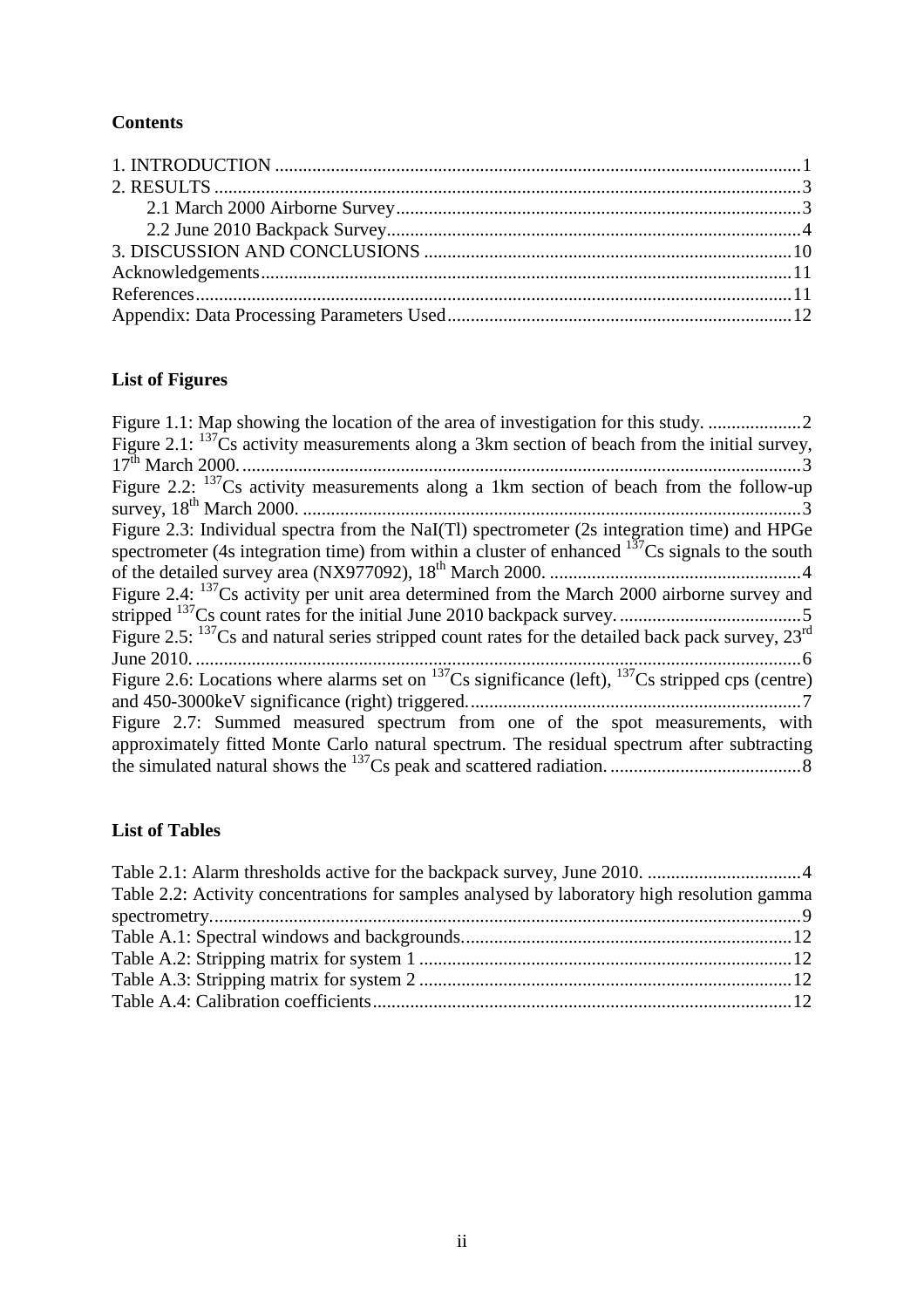#### **1. INTRODUCTION**

During a large airborne survey of Cumbria conducted as part of a project funded by the Department of Transport, Environment and the Regions (DETR) and other agencies (Sanderson et.al. 2001) a survey of the coastline was conducted between Carlisle and the Duddon Estuary in March 2000 (Sanderson et.al. 2000). This survey was conducted in sections at low tide, with nominal 100m line spacing and typically four lines along each section of coast (one along the back of the beach, one along the low water mark and two in between) at a ground clearance of 200ft and airspeed of 70 knots.

Along a section of coast between Nethertown and St Bees enhanced  $137Cs$  activity was observed on beaches composed of gravel and pebbles. <sup>137</sup>Cs discharged into the Irish Sea from Sellafield adheres to fine mud particles, resulting in very high activity concentrations on mud flats and estuarine salt marshes. However, it is not expected to accumulate in environments dominated by sand, gravel or pebbles. At the end of a subsequent survey flight while returning to the operating base to refuel, an additional short survey was conducted over this area at reduced ground clearance (50ft) and air speed (15-20 knots) to further examine this unexpected feature. The results of these survey flights were communicated to the Environment Agency during the survey and mentioned in the subsequent project reports, but no further investigations were conducted at the time. Similar features had been observed in the 1990 baseline survey of the Sellafield site (Sanderson et.al. 1990).

In recent years, radioactive particles have been recovered from sand beaches in Cumbria (Hemming 2008, D'Souza 2009, 2010). This raised the question of whether the earlier observations were due to such particles, or other  $137Cs$  contamination that might influence the ability of systems to locate such particles. Therefore, in 2008 the airborne data were reviewed and analysed in detail, and presented to Sellafield Ltd and the Environment Agency as an illustration of the ability of airborne systems to locate anomalous signals, potential due to particulate activity, and aid in the ongoing ground based search and recovery operations. In June 2010, the beach was surveyed again to test the performance of a lightweight portable gamma spectrometry system developed at SUERC and attempt to further characterise the observed  $137$ Cs signals. The intention of this exploratory backpack survey was to investigate whether the features observed in the airborne surveys were still present and define the spatial distribution of activity more precisely, and to attempt to assess the form of the activity and whether it had been redistributed since 2000.

Figure 1.1 shows the location of the area under investigation in this work.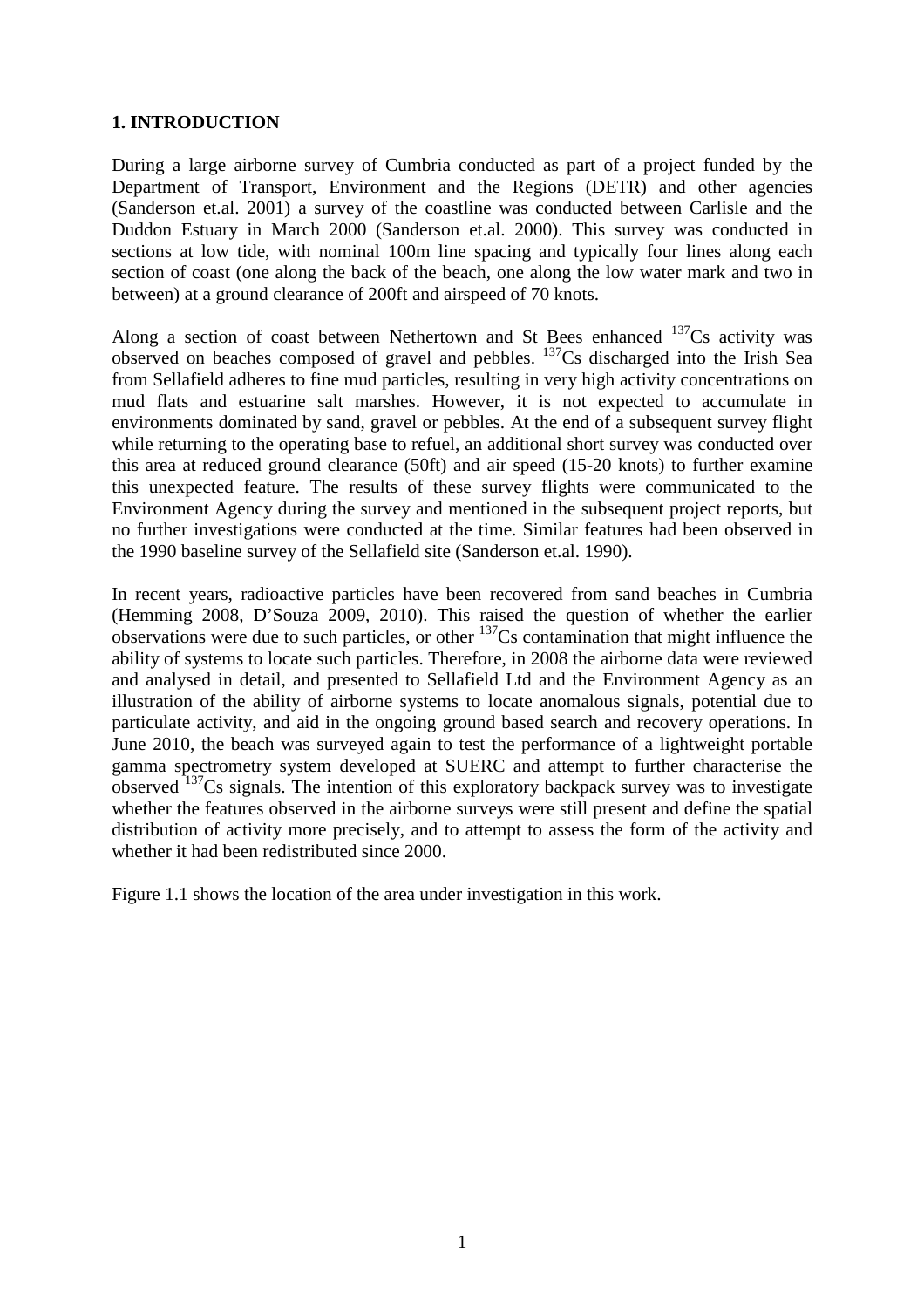

Geographic overlays reproduced from Ordnance Survey Strategi data<br>© Crown Copyright 2000. An EDINA Digimap / JISC supplied service

**Figure 1.1:** Map showing the location of the area of investigation for this study.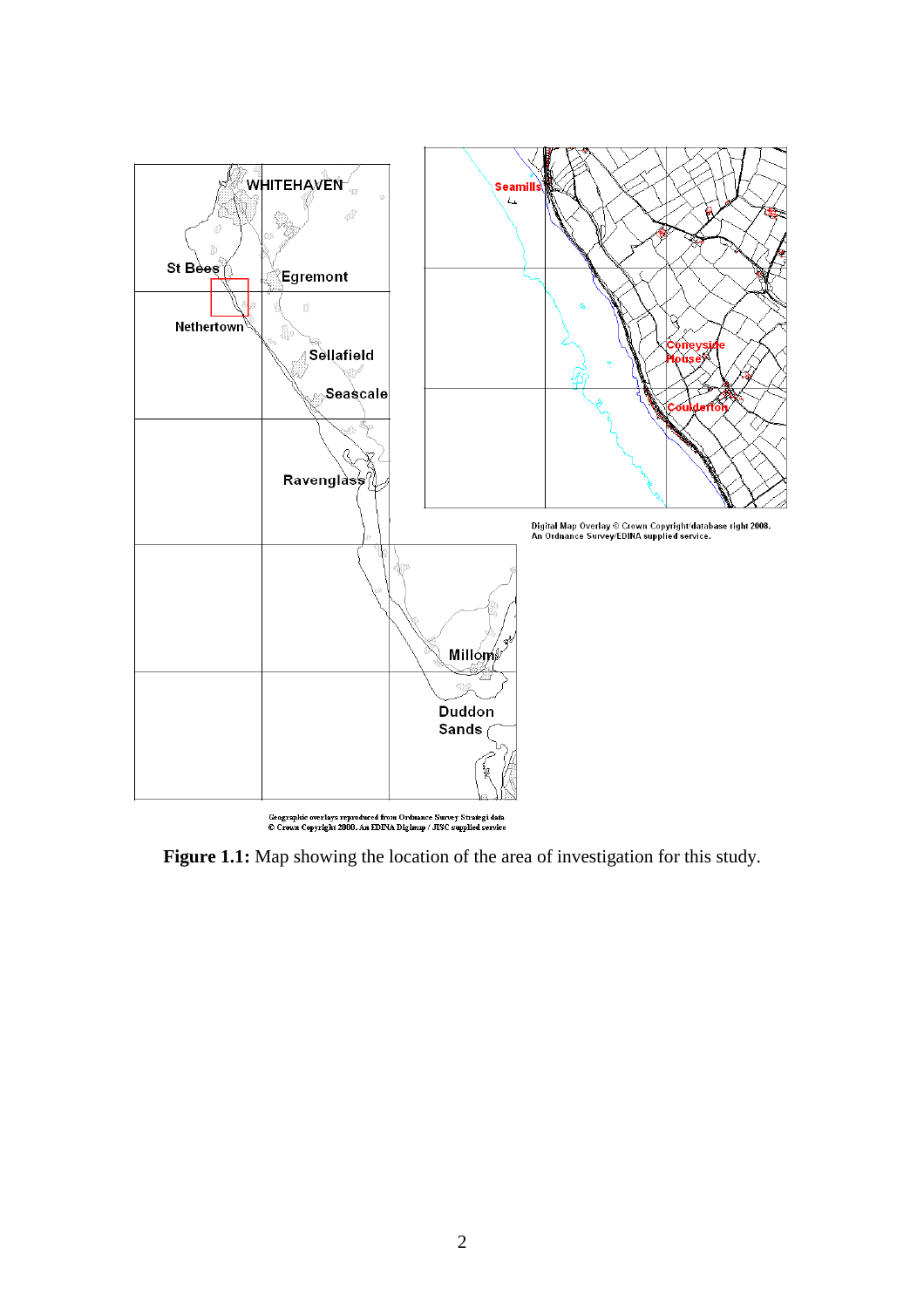#### **2. RESULTS**

#### 2.1 March 2000 Airborne Survey

The initial coastline survey was conducted on March  $17<sup>th</sup>$  2000, with four lines flown between St Bees and Duddon at a survey height of ~70m and speed of ~100kph. Gamma spectrometry data were collected from a large volume (16 litre) NaI(Tl) detector with a 2s integration time and a 50% relative efficiency HPGe (GMX) detector with a 4s integration time. A small number of individual NaI(Tl) measurements registered relatively high  $137Cs$ activity concentrations, as shown in Figure 2.1.

A more detailed survey was conducted on the  $18<sup>th</sup>$  March, at a survey height of 15-20m and speed of 20-35kph. This survey lasted 10 minutes, and covered approximately 1km of beach near Coneyside House (NX9709). Gamma spectrometry measurements were collected with the same instruments and integration times used in the initial coastline survey. This survey registered some clusters of higher activity readings along the top of the beach, with some additional small single readings elsewhere, as shown in Figure 2.2.

Spectra recorded with the two systems, shown in Figure 2.3 for measurements within one cluster of enhanced <sup>137</sup>Cs readings, clearly show that there is <sup>137</sup>Cs in the environment rather than the measurements being the result of imperfect spectral analysis. The observed count rates ( $\sim$ 150cps in the NaI(Tl) and  $\sim$ 1.5cps in the HPGe) are consistent with a point source of ~10MBq, or an extended source or collection of sources of similar total activity.



**Figure 2.1:** <sup>137</sup>Cs activity measurements along a 3km section of beach from the initial survey,  $17<sup>th</sup>$  March 2000.



**Figure 2.2:** <sup>137</sup>Cs activity measurements along a 1km section of beach from the follow-up survey,  $18^{th}$  March 2000.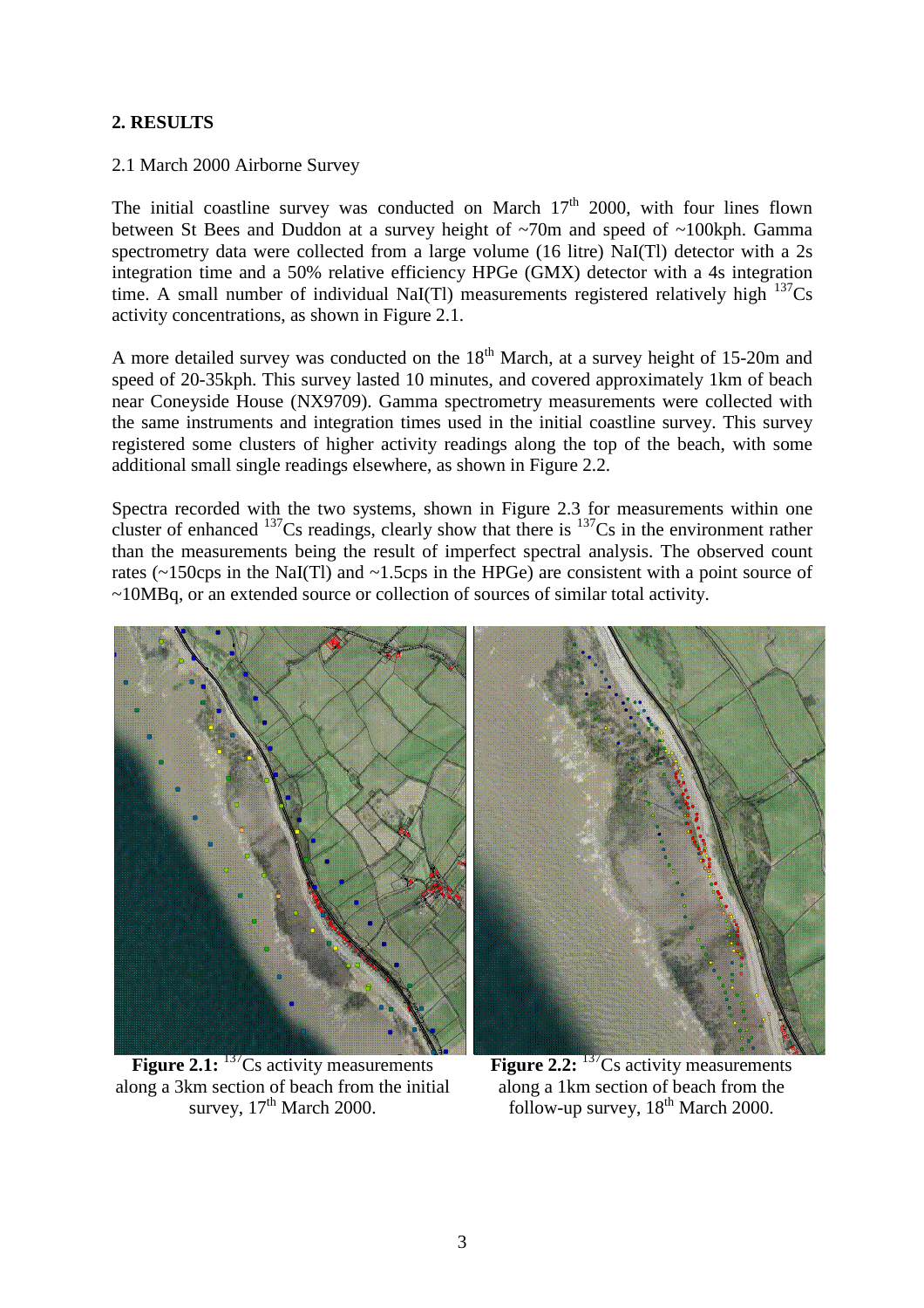

**Figure 2.3:** Individual spectra from the NaI(Tl) spectrometer (2s integration time) and HPGe spectrometer (4s integration time) from within a cluster of enhanced  $137Cs$  signals to the south of the detailed survey area (NX977092), 18<sup>th</sup> March 2000.

#### 2.2 June 2010 Backpack Survey

An exploratory survey of the beach area identified in March 2000 was conducted on the 22-  $23<sup>rd</sup>$  June 2010, using a lightweight backpack spectrometry system, to determine if the signals observed in 2000 are still present in the environment and attempt to further characterise the nature of these signals if they were still present.

The system used for this survey consists of a 3x3" NaI(Tl) detector with an Ortec digiBASE™ integrated HV supply, and digital signal processing chips. The detector is connected to a netbook computer via a USB cable, and a button GPS receiver is used to log the detector position. The SUERC data acquisition continuously logs the spectra with GPS position, conducts real-time analysis to report natural series activity concentrations  $(^{40}K, ^{214}Bi$ and  $^{208}$ Tl in Bq kg<sup>-1</sup> assuming uniform distribution within the detector field of view) and gamma dose rate (in mGy  $a^{-1}$ ). <sup>137</sup>Cs can be reported as activity per unit area (kBq m<sup>-2</sup>, assuming a laterally uniform distribution within the field of view with a defined depth profile) or as a stripped count rate for the 662keV peak having removed interferences from other spectral components. For this work, the stripped count rate has been used. Working values for background count rates and the stripping matrix determined in August 2009 were used. The software also includes user-defined alarm criteria; the alarm criteria used for this work are listed in Table 2.1. The significance alarm is determined by comparing the count rates in the measured spectrum with a filtered rolling average background (Cresswell & Sanderson 2009). Two backpack systems were used for this exploratory investigation. **Table 2.1: Table 2.1: Table 2.1:** The interaction of the backpack systems were used for this exponential active for the backpack survey,  $\frac{1}{100}$  and  $\frac{1}{100}$  and  $\frac{1}{100}$  and  $\frac{1}{100}$  and  $\frac{1}{100}$  and

| Window            | <b>Gross Count Rate</b> | <b>Stripped Count Rate</b> | Significance |
|-------------------|-------------------------|----------------------------|--------------|
| 137C <sub>c</sub> | 40cps                   | 15cps                      | 3.50         |
| 450-3000keV       | $100 \text{cps}$        | -                          | 3.50         |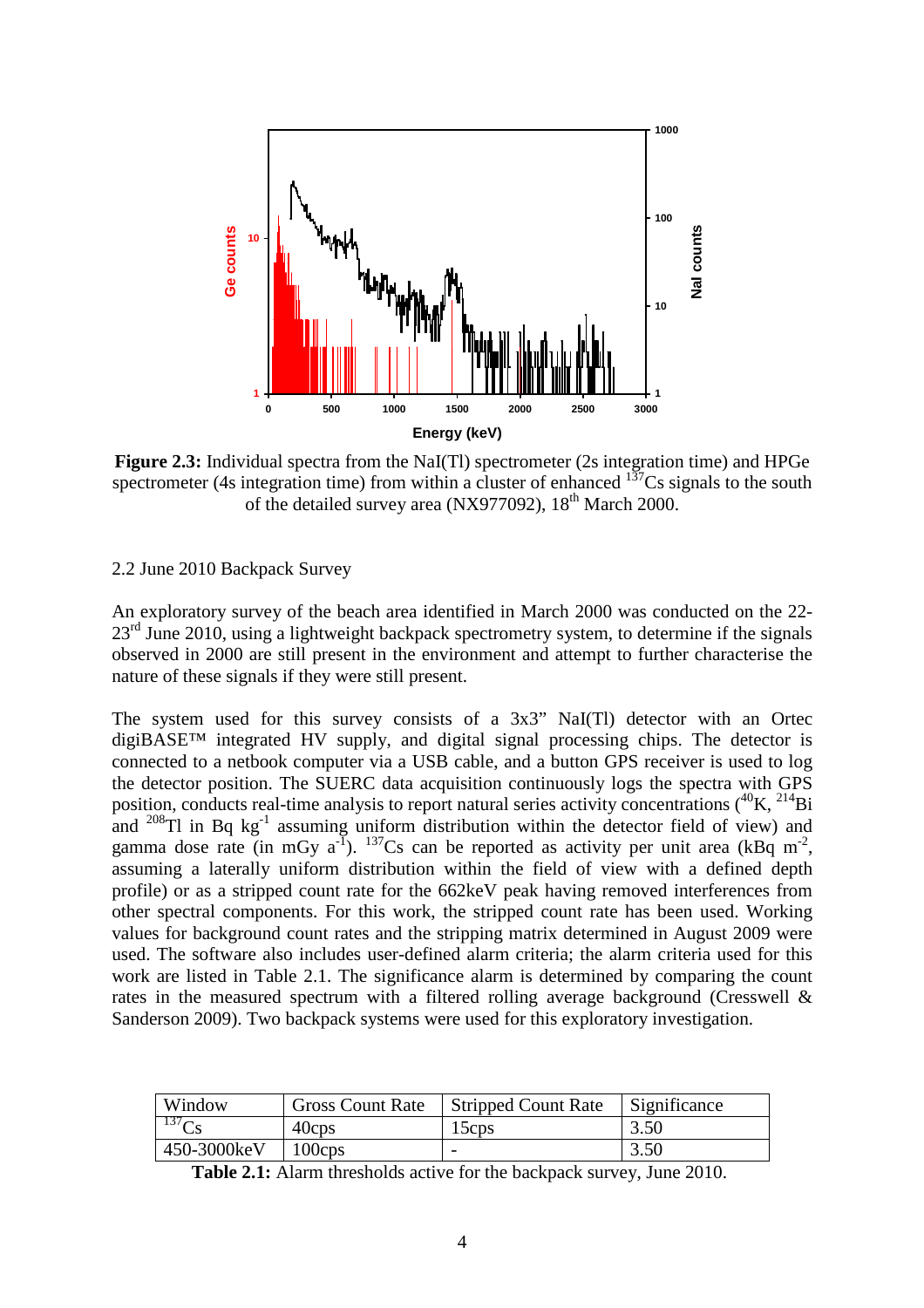

Figure 2.4: <sup>137</sup>Cs activity per unit area determined from the March 2000 airborne survey and stripped <sup>137</sup>Cs count rates for the initial June 2010 backpack survey.

Upon arrival in the area on the afternoon of the  $22<sup>nd</sup>$  June, an initial survey was conducted from the Seamills carpark (NX970107) along the beach to NX977091 (just north of sea-front properties at Coulderton) and back. A total of almost 1200 spectra were recorded with a 10s integration time. The  $^{137}$ Cs stripped count rate from this data was mapped in the evening. Comparison with the March 2000 data showed an area approximately 600m north of the Coulderton cottages (at NX976096) where enhanced  $137Cs$  was present in both data sets. This area was selected for further investigation on the following day. Figure 2.4 shows the backpack data collected from this initial survey, with the corresponding area mapped from the March 2000 airborne data.

On the 23<sup>rd</sup> of June this target area was surveyed in more detail. Each system was used to collect data from survey lines of approximately 100m length and 1m linespacing, one system with lines north of the centre of the area of interest and the other south. A total of 5200 spectra with 2s integration times were recorded, covering an area of approximately 200x50m. The stripped count rates for  $^{137}$ Cs and natural series activity are shown in Figure 2.5. It can be seen that the <sup>137</sup>Cs count rate shows a large number of patches of enhanced activity that are not correlated with natural activity variations. The <sup>137</sup>Cs feature to the south east of the area corresponds to a patch of brambles and low bushes encroaching into the beach area, the other features are all on areas of gravel and pebbles. It is estimated that 10cps in the stripped  $137Cs$ window would be due to a point source of 50-100kBq near the surface, or an activity of approximately 200kBq uniformly distributed through the detectors field of view. Figure 2.6 shows the locations where the alarms triggered. The trigger levels for  $137Cs$  stripped count rate and 450-3000keV significance could be raised to reduce the false positive rate.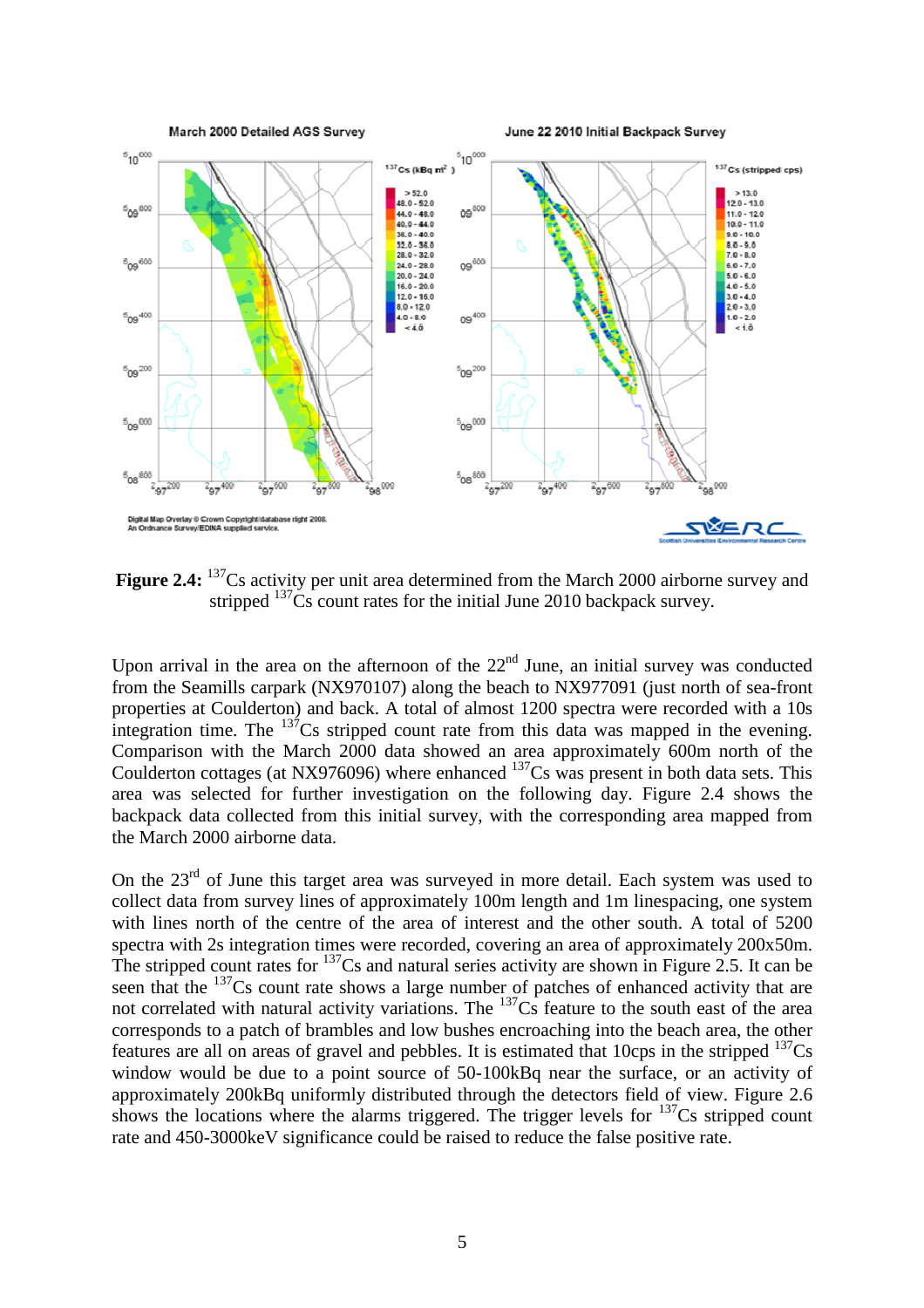

Figure 2.5: <sup>137</sup>Cs and natural series stripped count rates for the detailed back pack survey, 23<sup>rd</sup> June 2010.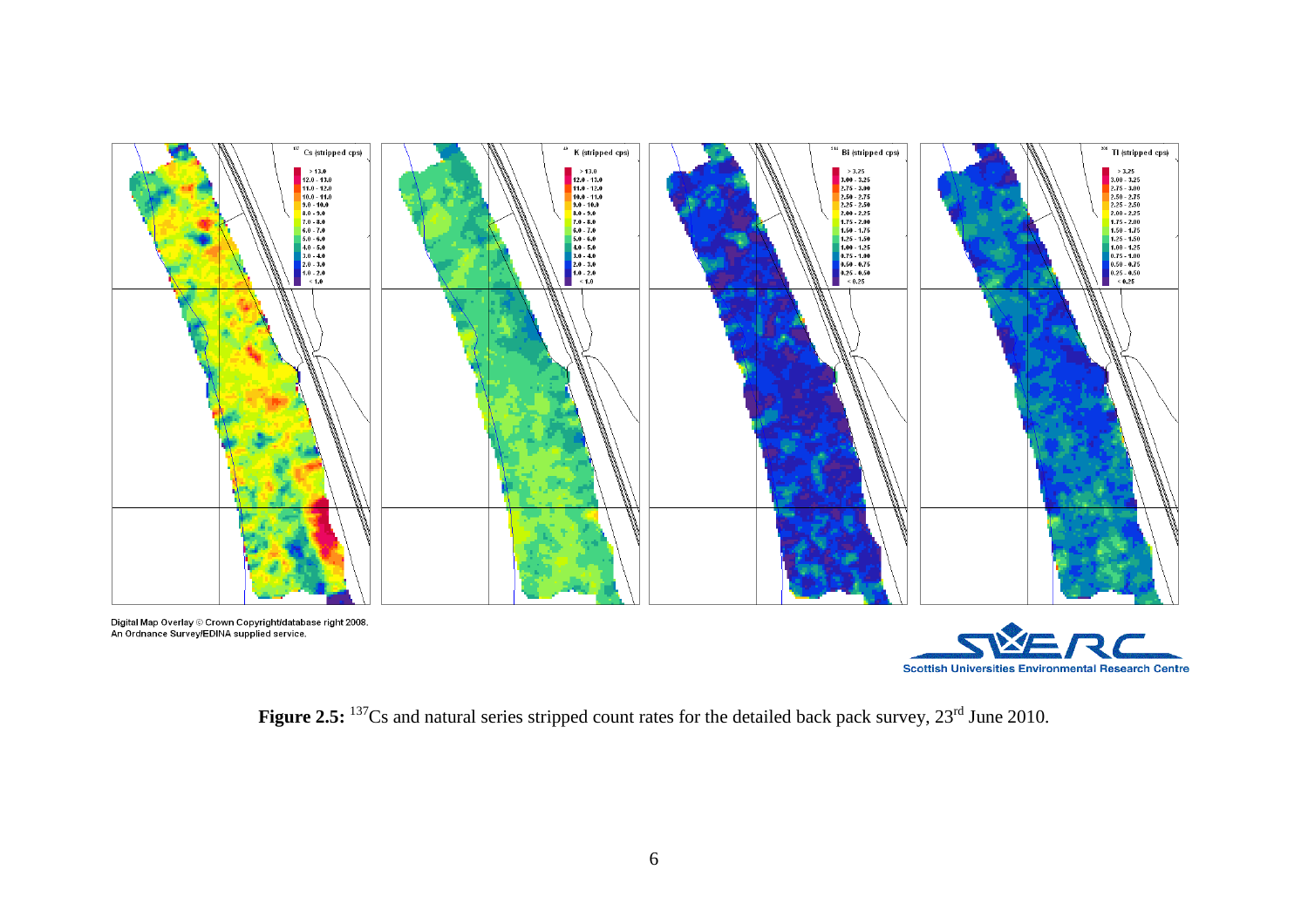

Figure 2.6: Locations where alarms set on <sup>137</sup>Cs significance (left), <sup>137</sup>Cs stripped cps (centre) and 450-3000keV significance (right) triggered.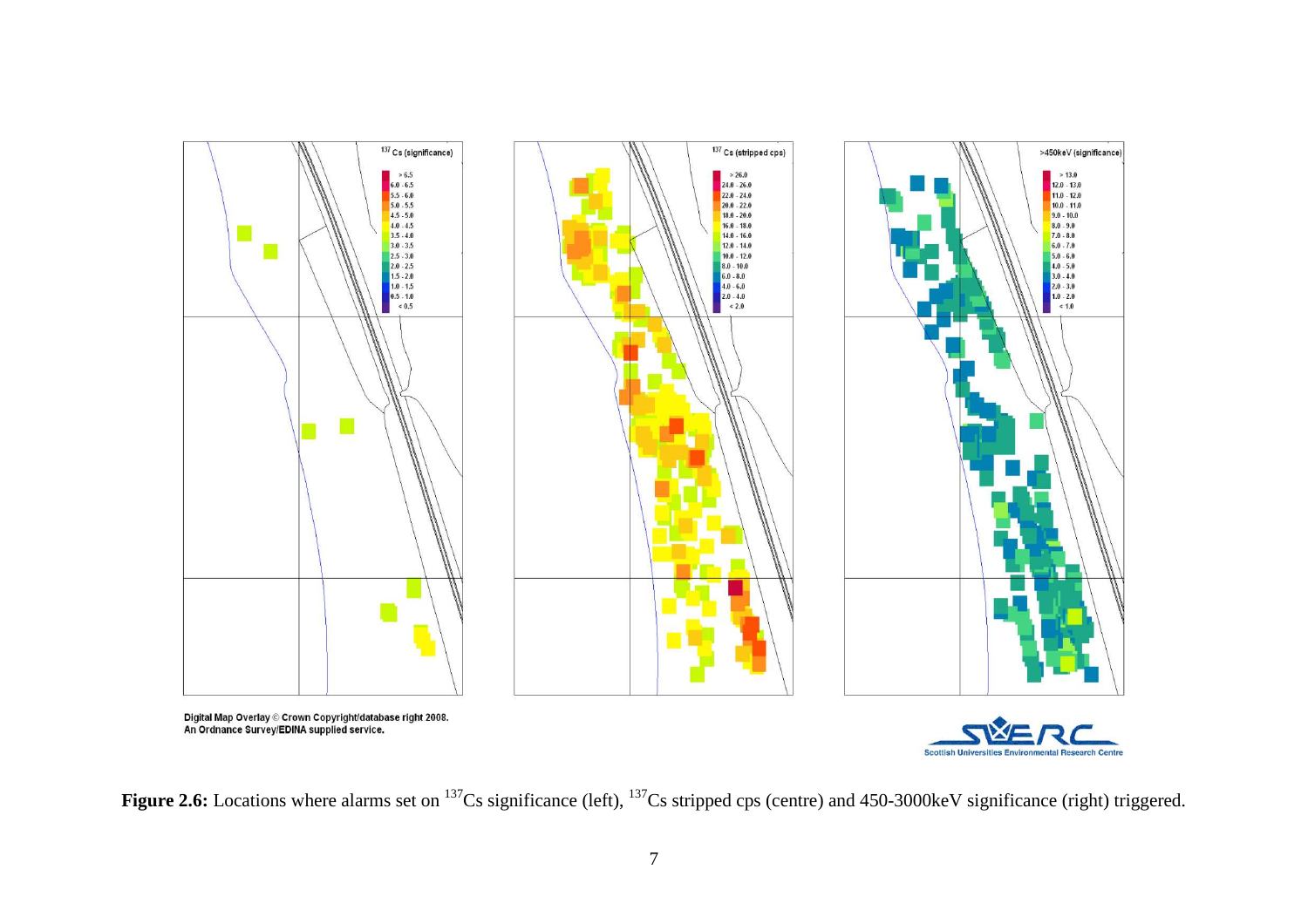During the survey, areas where alarms repeatedly triggered were marked. Upon completion of the main survey tasks, the two detectors were used to confirm higher  $137Cs$  levels observed in these marked locations with the other system. In most cases, the other detector system was able to replicate the enhanced <sup>137</sup>Cs count rate already observed. For a small number of the locations with enhanced  $137Cs$  count rate the detector was held just above the beach surface and moved slowly to attempt to better locate the feature. Figure 2.7 shows a spectrum recorded from one of these features. Monte Carlo simulations of the response of the 3x3" NaI(Tl) to uniformly distributed natural activity were run, and the resulting spectra for  $^{238}$ U.  $^{232}$ Th series and  $^{40}$ K approximately fitted to the measured spectra. It can be seen in Figure 2.7 that the residual spectrum after subtracting the simulated natural spectrum confirms the presence of  $137Cs$ , with an activity concentration of approximately  $110\pm 3$  Bq kg<sup>-1</sup> if uniformly distributed or a point source of  $87\pm3$  kBq at approximately 5 g cm<sup>-2</sup> mass depth. Note that the simulations assumed a detector height of 1m.

Samples of beach material were removed from seven locations, attempting to collect any material with enhanced <sup>137</sup>Cs activity. These were dried, ground and homogenised at SUERC and placed in sealed geometries for laboratory gamma spectrometry. The activity concentrations determined for these samples are given in Table 2.2.



**Figure 2.7:** Summed measured spectrum from one of the spot measurements, with approximately fitted Monte Carlo natural spectrum. The residual spectrum after subtracting the simulated natural shows the <sup>137</sup>Cs peak and scattered radiation.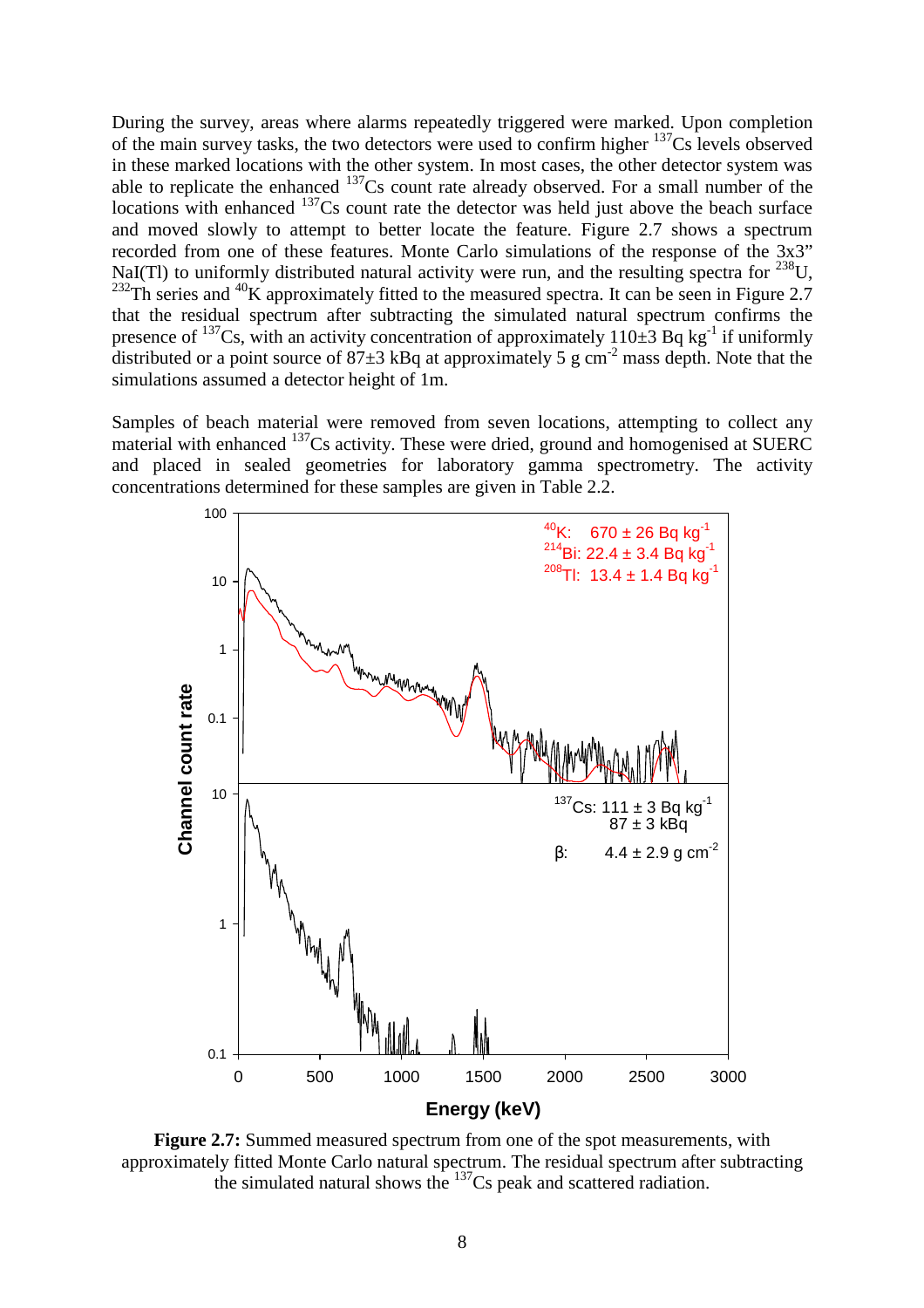| Sample No. | Location (BNG) |              | Activity Concentration (Bq $kg^{-1}$ , dry weight) |              |                |                |
|------------|----------------|--------------|----------------------------------------------------|--------------|----------------|----------------|
|            | Easting (m)    | Northing (m) | $^{137}Cs$                                         | $^{40}$ K    | $^{214}Bi$     | $^{208}$ Tl    |
| GS431.01   | 297574         | 509628       | $50 \pm 1$                                         | $490 \pm 30$ | $24.8 \pm 1.2$ | $9.0 \pm 0.1$  |
| GS431.02   | 297579         | 509618       | $53 \pm 2$                                         | $530 \pm 30$ | $27.6 \pm 2.4$ | $10.7 \pm 0.2$ |
| GS431.03   | 297579         | 509624       | $52 \pm 1$                                         | $480 \pm 30$ | $24.1 \pm 1.0$ | $8.9 \pm 0.1$  |
| GS431.04   | 297597         | 509604       | $52 \pm 1$                                         | $500 \pm 30$ | $24.1 \pm 1.4$ | $9.0 \pm 0.1$  |
| GS431.05   | 297600         | 509568       | $54 \pm 1$                                         | $500 \pm 30$ | $26.1 \pm 1.0$ | $9.9 \pm 0.1$  |
| GS431.06   | 297627         | 509540       | $53 \pm 1$                                         | $420 \pm 30$ | $19.5 \pm 0.8$ | $7.8 \pm 0.1$  |
| GS431.07   | 297648         | 509482       | $108 \pm 2$                                        | $360 \pm 20$ | $20.6 \pm 1.9$ | $8.1 \pm 0.2$  |

**Table 2.2:** Activity concentrations for samples analysed by laboratory high resolution gamma spectrometry.

It can be seen that the  $^{137}Cs$  activity concentrations are all consistent with 50 Bq kg<sup>-1</sup>, with the exception of GS431.07 which had been collected from the area of brambles and low bushes. This is lower than the activity concentration estimated from the residual spot measurement. But, given that the field estimate assumed a 1m detector height these two values are in good agreement.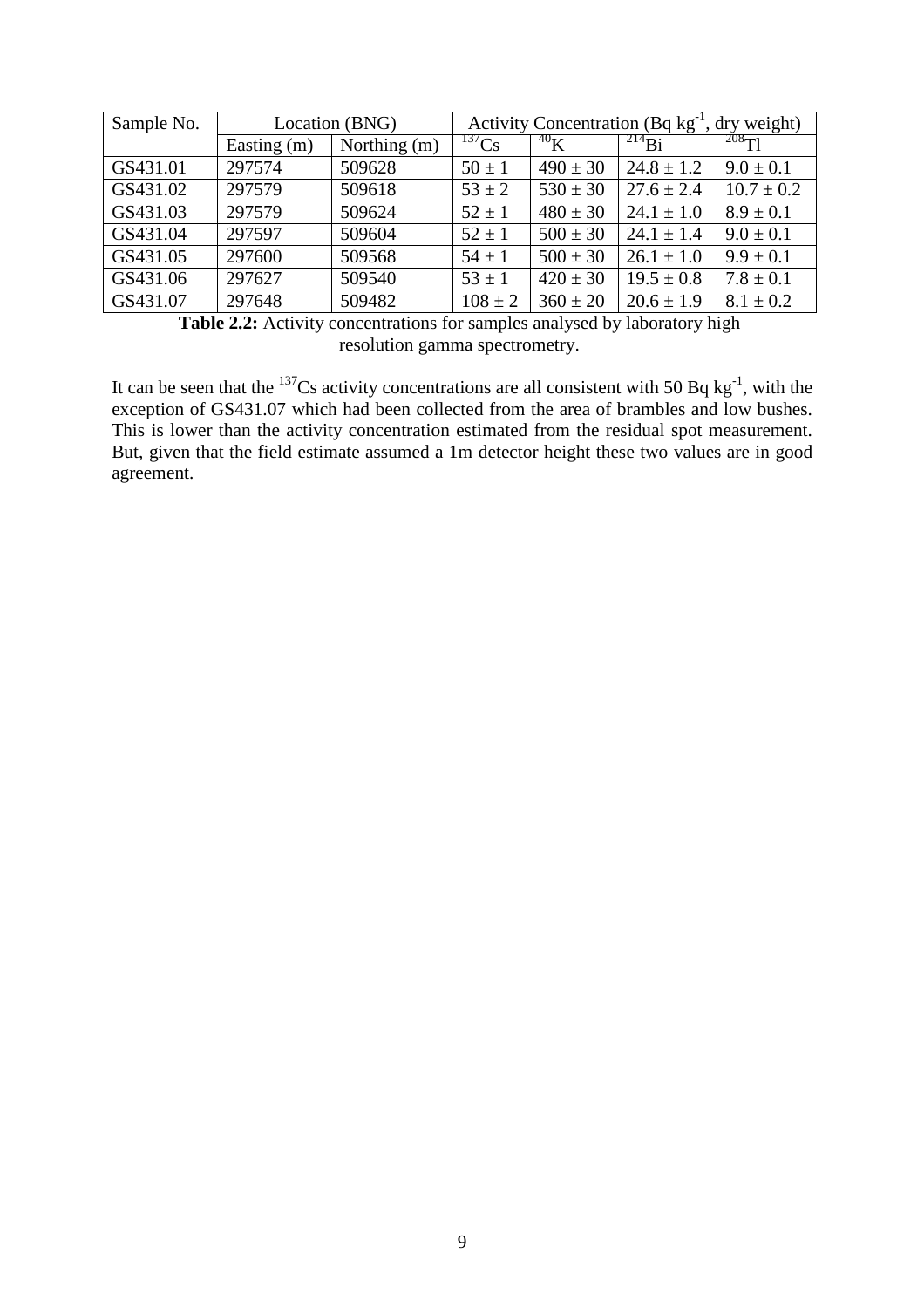#### **3. DISCUSSION AND CONCLUSIONS**

An airborne gamma spectrometry survey in March 2000 identified a section of beach between St Bees and Nethertown in West Cumbria that exhibited enhanced <sup>137</sup>Cs activity in an environment where this would not be expected. In June 2010, an exploratory ground based survey of a section of the same beach using portable gamma spectrometry systems developed at SUERC confirmed that the enhanced  $137$ Cs activity observed ten years before is still present on the beach, in locations that are consistent with the earlier airborne measurements. The enhanced activity is localised to small features, mostly with dimensions of less than 10m, with the exception of a patch of brambles and other bushes at the back of the beach. By holding the detector close to the ground, it was possible to determine that these features were significantly smaller than survey data initially suggest. Samples collected from the gravel beach and analysed in the laboratory contain  $137\degree$ Cs at concentrations of 50 Bq kg<sup>-1</sup>. The consistency of activity concentrations between different samples suggests that it is unlikely that the activity is due to active particulates, since it would seem unlikely that each sample contained a particle with the same activity. The material carrying the activity has not been determined.  $137Cs$  at such concentrations distributed approximately uniformly within the <10m dimensions of the observed features would account for the observed signals.

The sampling strategy employed in the June 2010 survey was not optimised for the collection of radioactive particles. There is no evidence that any of the features sampled contained radioactive particles, although this can not be ruled out. Time constraints and the exploratory nature of the survey limited the level of control measurements conducted; longer time averaged spectra and samples were not collected from areas between the patches of enhanced  $137Cs$  activity determined from the survey. A control survey of a beach of similar physical characteristics where particulate activity would not be expected has also not yet been conducted. Similar work in the future could consider the differentiation of recovered materials into size and/or density fractions prior to homogenisation for laboratory gamma spectrometry to allow greater understanding of the materials that carry any activity.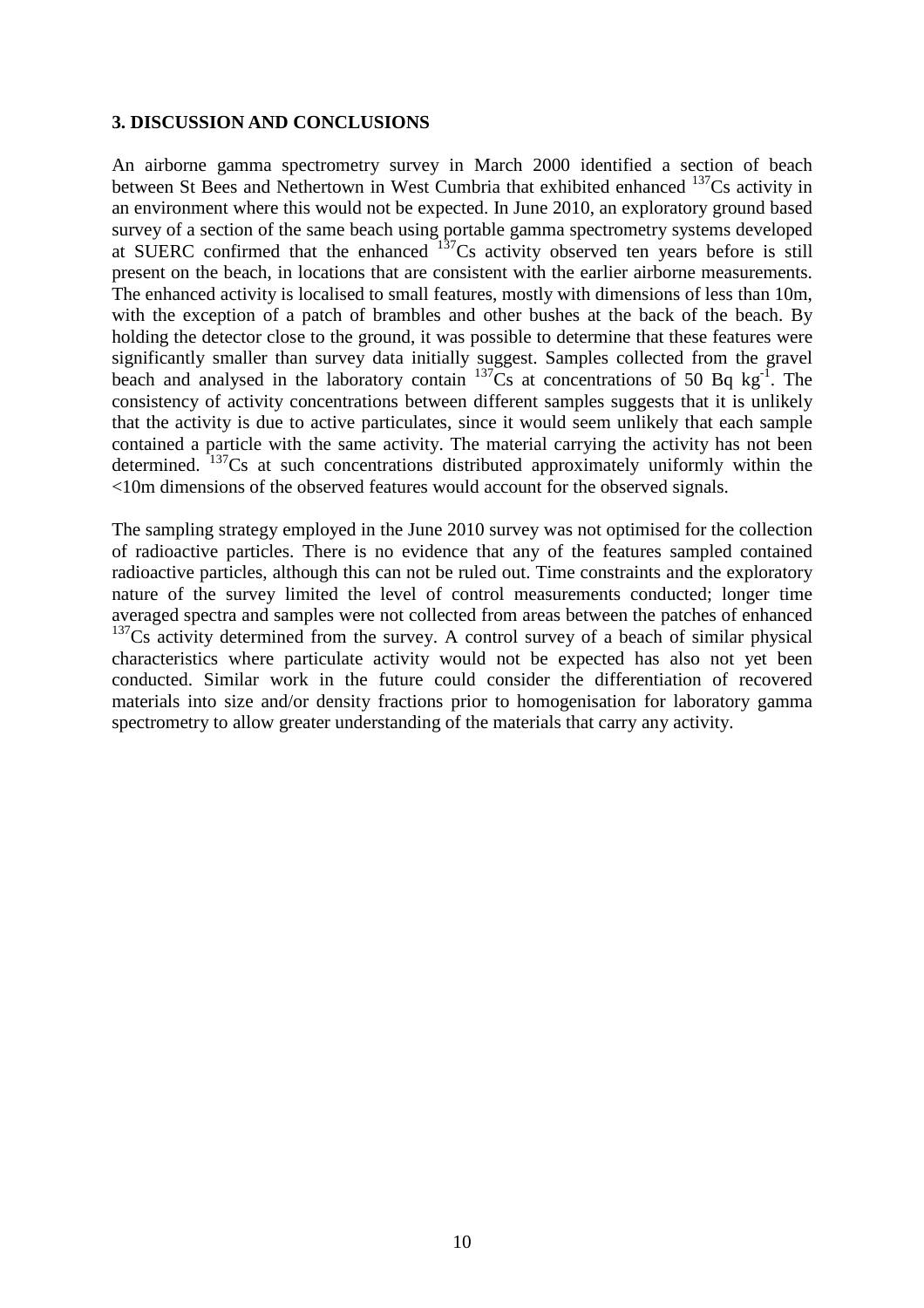#### **Acknowledgements**

The March 2000 airborne survey data was collected during a project funded by the Department of Transport, Environment and Regions (DETR), the Environment Agency (EA), the Ministry of Agriculture, Fisheries and Food (MAFF), British Nuclear Fuels Ltd (BNFL), the Industry Management Committee (IMC) and the SNIFFER fund.

#### **References**

Cresswell, A.J., Sanderson, D.C.W, (2009). The use of difference spectra with a filtered rolling average background in mobile gamma spectrometry measurements. *Nuclear Instruments and Methods*  **A607**, 685-694.

D'Souza, J. (2009), *Annual Beach Monitoring Report 2008/09.* Report for Sellafield Ltd. SSEM/2009/75.

D'Souza, J. (2010), *Annual Beach Monitoring Report 2009/10.* Report for Sellafield Ltd. SSEM/2010/59.

Hemming, K. (2008), *Summary Report: Detection and Recovery of Radioactive Particulate from Beaches Associated with the Sellafield Nuclear Licensed Site. July 2003 to the end of March 2008.* Report for Sellafield Ltd. SSEM/2008/64.

Sanderson, D.C.W., Allyson, J.D., Cairns, K.J., MacDonald, P.A. (1990). *A brief aerial survey in the vicinity of Sellafield in September 1990.* SURRC Report 9101, for British Nuclear Fuels Ltd.

Sanderson, D.C.W., Cresswell, A.J., Murphy, S. (2000). *Investigation of Spatial and Temporal Aspects of Airborne Gamma Spectrometry: Preliminary Report on Phase II Survey of the Sellafield Vicinity, the Former RAF Carlisle Site, the Albright and Wilson Plant, Workington Harbour and the Cumbrian Coastline Conducted March 2000.* SURRC Report for DETR, Project Ref: RW 8/6/80.

Sanderson, D.C.W., Cresswell, A.J., White, D.C., Murphy, S., McLeod, J. (2001). *Investigation of Spatial and Temporal Aspects of Airborne Gamma Spectrometry: Final Report.* SURRC Report for DETR, Project Ref: RW 8/6/80.